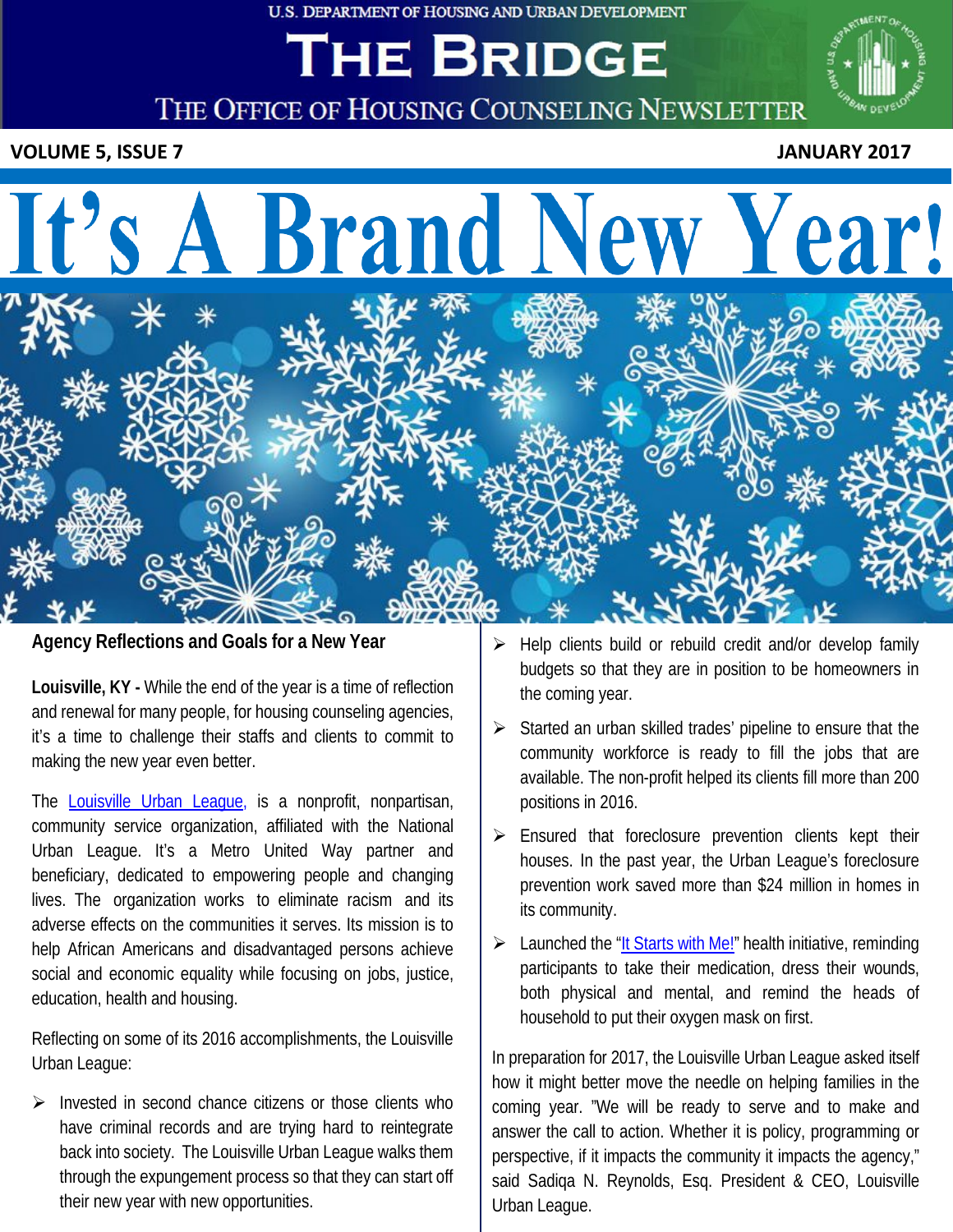

**Sarah Gerecke** *Deputy Assistant Secretary, Office of Housing Counseling*

Happy New Year!

Before the end of 2016, HUD published the **Final Rule for Housing Counseling [Certification](https://portal.hud.gov/hudportal/HUD?src=/press/press_releases_media_advisories/2016/HUDNo_16-190)** in the Federal Register. The Final Rule announced the requirement that housing counselors participating in HUD programs must be certified to offer counseling services to consumers. This action was a huge accomplishment for the Office of Housing Counseling and will benefit the housing counseling industry greatly.

As our nation transitions to new leadership, the Office of Housing Counseling in partnership with our stakeholders will continue its contribution to HUD's mission:

# *To create strong, sustainable, inclusive communities and quality affordable homes for all.*

In this edition of *The Bridge*, we learn about the expanding role of housing counseling agencies as they adapt their services to meet the needs of their clients. For example, some agencies are now providing counseling services associated with tax benefits and foreclosure prevention due to property tax delinquencies. As we prepare for the upcoming tax season, we learn the types of training required and how clients are benefitting from these add-on services.

In 2017, the Office of Housing Counseling will continue to support our agencies in providing valuable housing and financial information, education, resources, and tools that benefit individuals and families across the country.

As we celebrate the New Year, I look forward to celebrating the many successes achieved by housing counselors for their clients. I can't resist sharing with you a case note I found in a file I recently reviewed: "Client said the training was an eye opener for him as he learned a lot of detailed things not mentioned by his Agent or lender. Reminded client to file homestead exemption when he receives his recorded mortgage. Advised client to call Agency if he experiences any problems or issues relating to housing."

Thanks to the good work of housing counselors, 2017 will be a sweet year indeed for millions of Americans. And HUD will continue to meet its mission.

#### *Sarah*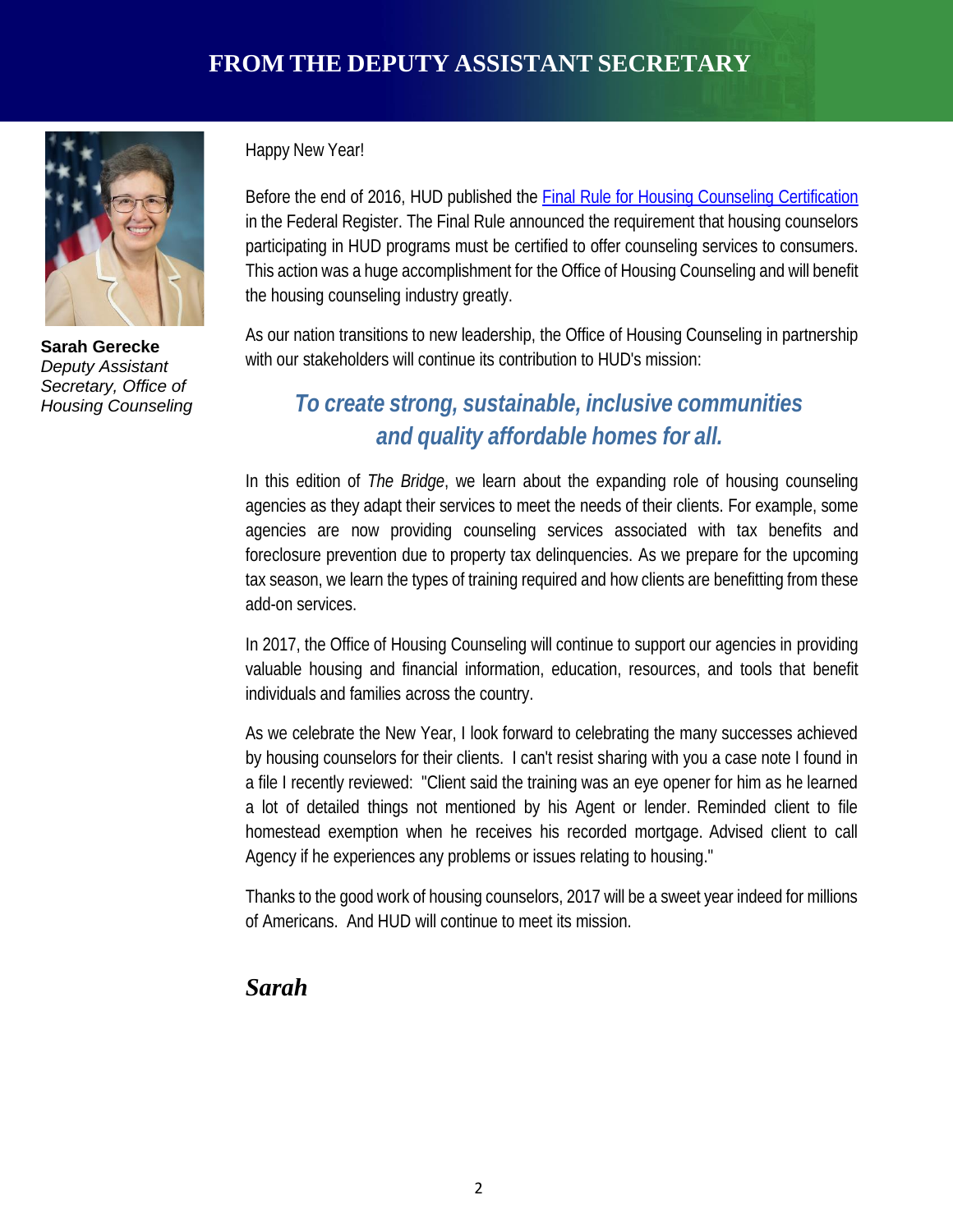# **HOUSING COUNSELORS EXPAND INTO TAX PREPARATION**

**Washington, DC** – The job of housing counselors continues to evolve. From helping people prepare to buy their first homes to fulfill their 'American Dream' to helping them remain in their homes during the worst housing crisis in generations, housing counselors are adaptable. Today, markets in some parts of the country are seeing greater interest in home purchase and reduced demand for foreclosure prevention services. In response, housing counselors are adapting once again, using the lessons and skills honed in the foreclosure crisis to help consumers maximize their budgets and expenses.

One of the latest changes for housing counselors involves more concerted efforts to help consumers access all of the financial benefits for which they qualify, including tax benefits.

Tax refunds can be crucial for low- and moderate-income families and housing counselors are in a great position to help. Low- and moderate-income households consistently report using tax refunds to cover housing, utility and expenses for basic needs. Unfortunately, many families face obstacles with receiving their refunds.

First, some tax preparers are often uncredentialed, costly and prone to filing errors. Their fees and loan products can consume hundreds of dollars from a tax refund.

Second, many families are unaware of how to file their taxes or use their refunds wisely. Additionally, roughly one in 10 families does not have a transactional bank account to deposit refunds, leading to long waits and fees associated with receiving and cashing a paper check.

Housing counselors can help consumers start the year off by connecting clients with the right kind of tax preparation providers and helping them establish a budget. This work is in direct alignment with the mission of housing counselors: to provide programs and services to help families and individuals achieve, preserve and sustain homeownership. According to the Federal Reserve Board Report on the [Economic](https://www.federalreserve.gov/2015-report-economic-well-being-us-households-201605.pdf) Well-Being of U.S. [Households](https://www.federalreserve.gov/2015-report-economic-well-being-us-households-201605.pdf) in 2015, 46 percent of adults couldn't cover an unexpected emergency of \$400. Thus, preparing a tax return is an excellent opportunity to start the budgeting conversation.



For example, the largest poverty relief program, the [Earned](https://www.irs.gov/credits-deductions/individuals/earned-income-tax-credit) [Income](https://www.irs.gov/credits-deductions/individuals/earned-income-tax-credit) Tax Credit (EITC), is delivered through the tax code and provides qualified low-income households with real dollars to meet their basic needs and an opportunity to save for the future. In fact, combined with additional tax credits and deductions, a tax refund is often the largest paycheck for a working poor family all year.

Housing counseling organizations can register for training with the [Internal Revenue](https://www.irs.gov/individuals/free-tax-return-preparation-for-you-by-volunteers) Service's Volunteer Income Tax [Assistance](https://www.irs.gov/individuals/free-tax-return-preparation-for-you-by-volunteers) (VITA) program. Delivering tax filing assistance services requires substantial collaboration from community partners, alliances that many housing counseling organizations already have or are adept at developing.

Housing counseling organizations that offer tax preparation services can leverage these customer encounters to enroll clients in homebuyer and other financial education courses. Everyone has to file taxes, but everyone doesn't think they can achieve homeownership. By bringing this group of uncertain potential homebuyers into a housing counseling organization via tax preparation services, the long-term benefits for the family and the community in terms of homeownership, housing stability and overall financial wellbeing can be increased.

Tax time is right around the corner. It is often the most important financial moment of the year for low- and moderateincome families. Housing counseling agencies that expand their services in this way could help the communities they serve achieve even greater financial stability.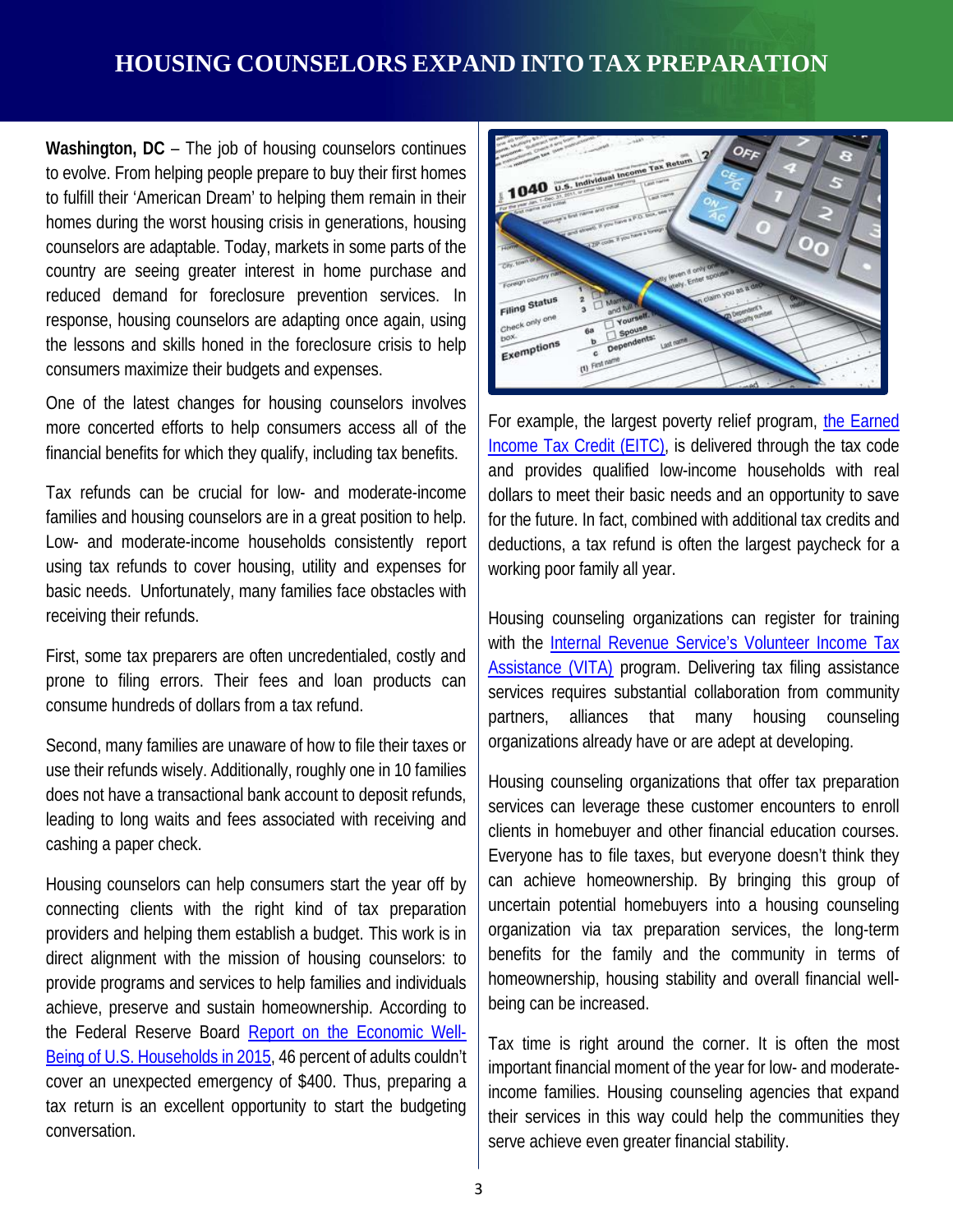### **COMMITMENT TO THE HUD HOUSING COUNSELING NETWORK— PAST, PRESENT AND FUTURE**

#### **PAST**

**Richmond, VA** - Since 1996, when the Virginia [Housing](http://www.vhda.com/Pages/Home.aspx) [Development](http://www.vhda.com/Pages/Home.aspx) Authority (VHDA) sponsored a national conference on counseling and loss mitigation for single-family loans, the agency recognized the important role housing counseling would play in affordable housing.

#### **PRESENT**

Today, 20 years later, its commitment to counseling continues through a variety of initiatives, including the HUD Housing Counseling program and eight Virginia Housing Development Authority funded grant programs. A five-member team handles VHDA's grant programs, which includes the HUD grant. Each team member is assigned a portfolio of specific nonprofit organizations and local government partners to provide individual assistance, while often meeting one-on-one with organizations and partners to address concerns, troubleshoot and discuss improvements to their services.

The Virginia Housing Development Authority also hired a compliance officer to develop and maintain policy and procedures for all grant programs and ensure VHDA meets all HUD and the Office of Management and Budget requirements. This has resulted in improved service delivery, streamlined processes, and the assurance that VHDA and its counseling network are following the necessary HUD policies.



Recently, VHDA implemented a new grant management system to simplify its housing counseling grant process from application to closeout.

In addition, VHDA contracts with NeighborWorks® America to provide local training and certifications for its housing partners. This place-based training ensures that VHDA's network receives guidance that meets the [National](http://www.homeownershipstandards.com/Home/Home.aspx) Standards for [Homeownership Counseling](http://www.homeownershipstandards.com/Home/Home.aspx) and Education.

#### **FUTURE**

Since HUD's Final Rule was released in December 2016, VHDA plans to provide its counseling network with access to the tools, resources and training needed to comply with the certification requirements and continue its commitment to HUD's housing counseling network.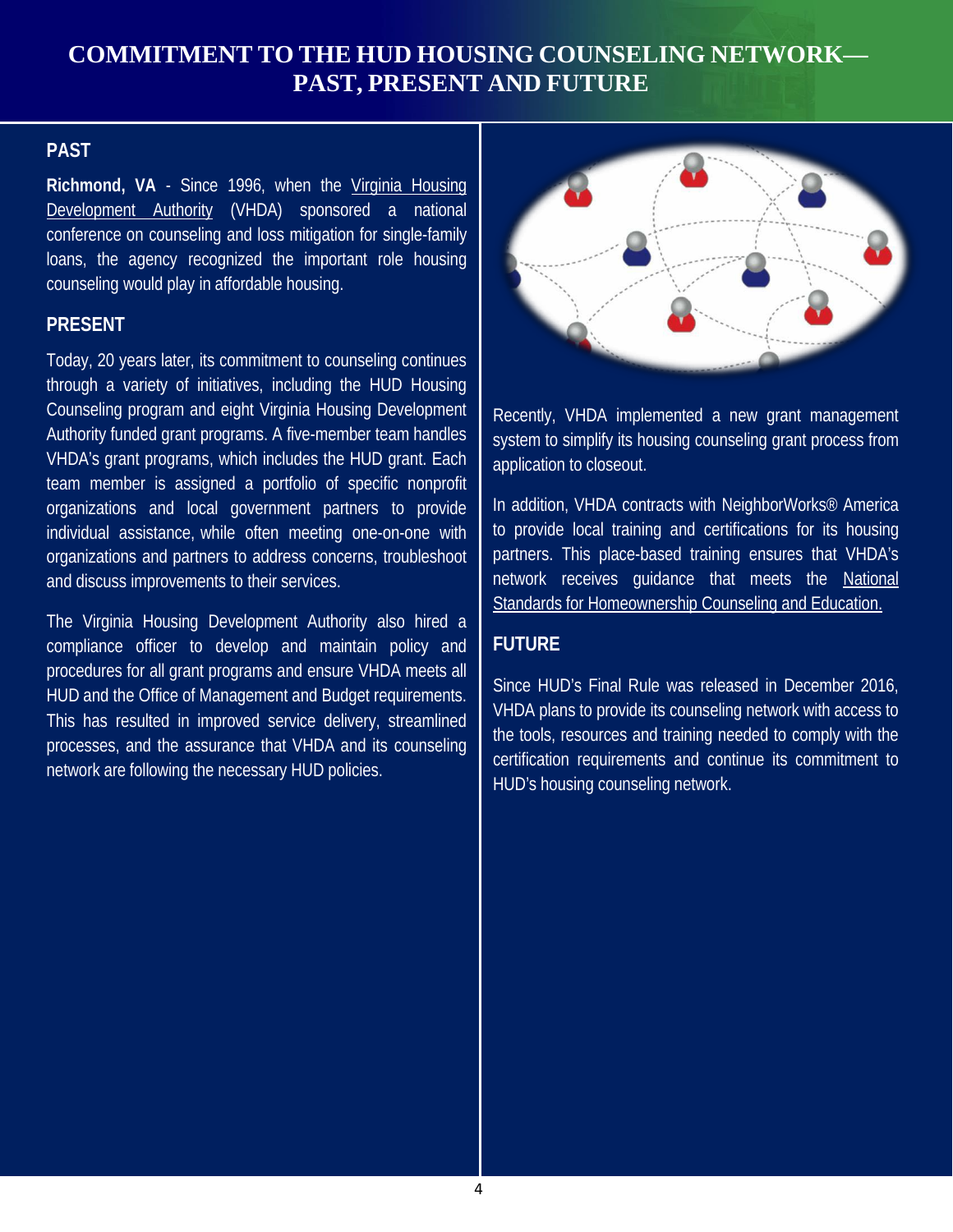### **HOUSING COUNSELING SOLUTIONS TO THE CHALLENGE OF PROPERTY TAXES**

**Detroit, MI** - Wayne County is the most populous county in the State of Michigan. According to the 2014 census update, the county's population was 1,764,804, making it the 19th most populated county in the United States.

The largest city located within the county is Detroit, which currently experiences high unemployment rates, declining home values, and foreclosure rates higher than the national average. A closer look reveals that many Detroit homeowners actually own their homes outright, but are challenged to make their annual property tax payments.

Estimates indicate that there are over 76,000 Wayne County homes facing foreclosure, with 62,000 in Detroit alone. The good news is that th[e Wayne County Treasurer's Office,](http://waynecounty.com/treasurer/help-paying-property-taxes.htm) led by Eric Sabree, is proactively helping homeowners avoid foreclosure by offering valuable tools and resources not typically seen with property tax delinquencies. A recent example is the installation of new payment kiosks located at various sites in the community, including Rite-Aid drugstores.

The Treasurer's Office is also bringing assistance directly to homeowners with a new financial and housing counseling program facilitated by [GreenPath](http://www.greenpath.com/greenpath-financial-wellness) Financial Wellness. GreenPath, Inc., was established in 1961, as a Michigan Credit Union League budgeting and financial education service. In 1967, business leaders raised funds through a joint capitalization effort to create Credit Counseling Centers, Inc., a 501(c)3 non-profit corporation, and one of the first few agencies approved by HUD to conduct housing counseling services.

The goal of the Treasurer's Office counseling program is simple – to complement the work of its staff in collecting pastdue taxes and setting-up payment plans by providing homeowners with valuable one-on-one holistic counseling focused on their monthly budget.

At no charge, homeowners are able to meet privately with a housing counselor on-site at the Treasurer's Office, or anytime throughout the week via a dedicated toll-free phone number.



According to GreenPath program manager Mark Munzenberger, many of the individuals seeking counseling have the financial means to avoid foreclosure, but need help managing their money and establishing priorities. "We help people create a realistic, workable, monthly budget that accounts for their ongoing obligation to pay their property taxes. Often, there are ways to increase income and/or decrease some existing expenses that make a significant difference in cash flow. Debts such as medical bills and credit cards are reviewed, and we also assist clients with accessing other local and state resources that they may not have been aware of."

City, county and state officials have worked collaboratively over the past few years to reverse the trend of rising property tax foreclosures. In 2014, the Michigan legislature passed a new bill allowing county governments to negotiate repayment plans with homeowners who have delinquent property taxes. Detroit Mayor Mike Duggan announced the reduction of tax assessments in most neighborhoods by as much as 20 percent to bring taxable values in line with actual market values.

"I'm thrilled that we've had the opportunity to keep people in their homes," Treasurer Sabree said. "I do not want these properties, but I'm governed by state law. Options are available. Really this is about prevention, and we as government leaders are doing everything we possibly can to make sure that not one single resident loses their home to property tax foreclosure. This is something that could set us back, and we're looking to move forward."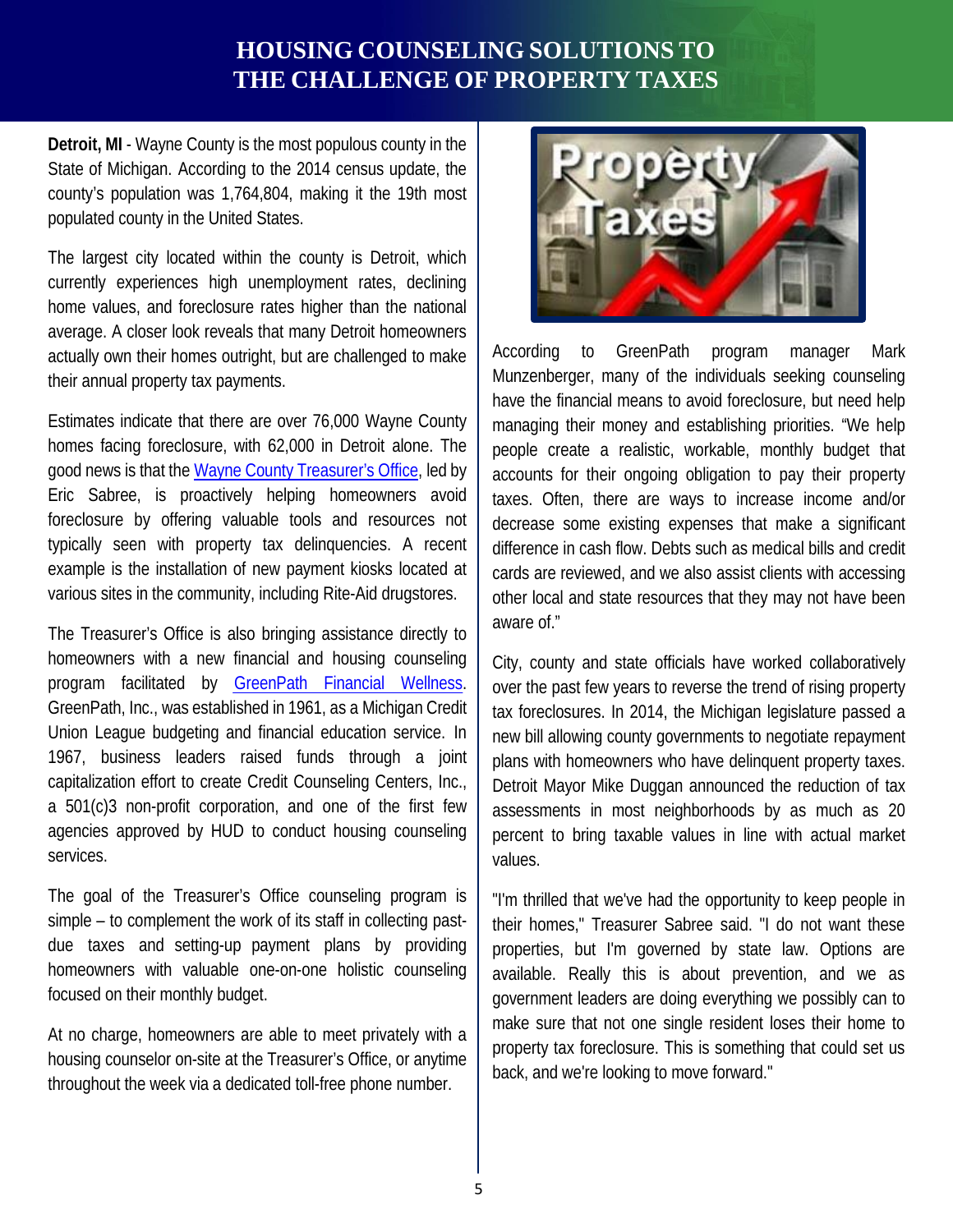# **INQUIRING MINDS WANT TO KNOW**



**CHAMPIONS OF SERVICE SERVICES** On December 14, 2016 HUD published [the final rule for](https://www.federalregister.gov/documents/2016/12/14/2016-29822/housing-counseling-new-certification-requirements)  [Housing Counseling Certification.](https://www.federalregister.gov/documents/2016/12/14/2016-29822/housing-counseling-new-certification-requirements) Since publication, the Office of Housing Counseling has received questions concerning the final rule and housing counselor certification. We have posted [Frequently Asked Questions \(FAQs\)](https://www.hudexchange.info/resource/5194/housing-counseling-new-certification-requirements-faqs/) on the [HUD](https://www.hudexchange.info/resources/) Exchange as well as helpful toolkits at the **HUD** [Exchange Resource Library.](https://www.hudexchange.info/resources/) **A:** HUD will issue a separate Federal Register notice to announce the start of the testing and certification process. **A:** Yes. Training for the certification examination is available at [HUDHousingCounselors.com.](https://www.hudhousingcounselors.com/) The website offers free on-line training and a downloadable study guide covering a broad range of topics including responsibilities of homeownership and tenancy, avoiding foreclosure and eviction, financial management, and fair housing. The training is intended to help prepare housing counselors for the upcoming mandated HUD certified housing counselor examination. The study guide meets the Rehabilitation Act Section 508 accessibility guidelines and is also available for download onto multiple types of electronic devices. The course is designed to accommodate different learning styles and is presented in various formats including an online, interactive version and a PDF format for those who prefer text-based instruction. **A:** Yes, a practice test, to help housing counselors prepare for and pass the examination, will be made available prior to the availability of the certification examination. The materials will meet the Rehabilitation Act Section 508 accessibility guidelines with the study guide available for download onto multiple types of electronic devices. **A:** The examination will be scored using a scaled scoring process based on a range from 200 to 800. The test will not have individual sections. The examination cannot be divided into topic areas, nor taken by topic area. Many examination questions relate to multiple topics, which precludes dividing up the examination "by topic." Further, each examination goes through an industry standard certification review process and is considered as a whole, and scored as a whole. To pass the examination, the individual must achieve a scaled score of 500 or more. The scaled score does not represent the percentage of items correct, but is a numeric score for the overall examination. **A:** The Housing Counselor Certification Examination has approximately 90 multiple-choice questions. The test is calculated to be completed in two hours, and accommodations will be made for those with disabilities. **Q: When will the certification examination start? Q: Will HUD offer free training prior to testing? Q: Will HUD offer a practice examination, prior to testing? Q: How will the examination be scored? Q: What will be the format of the examination?**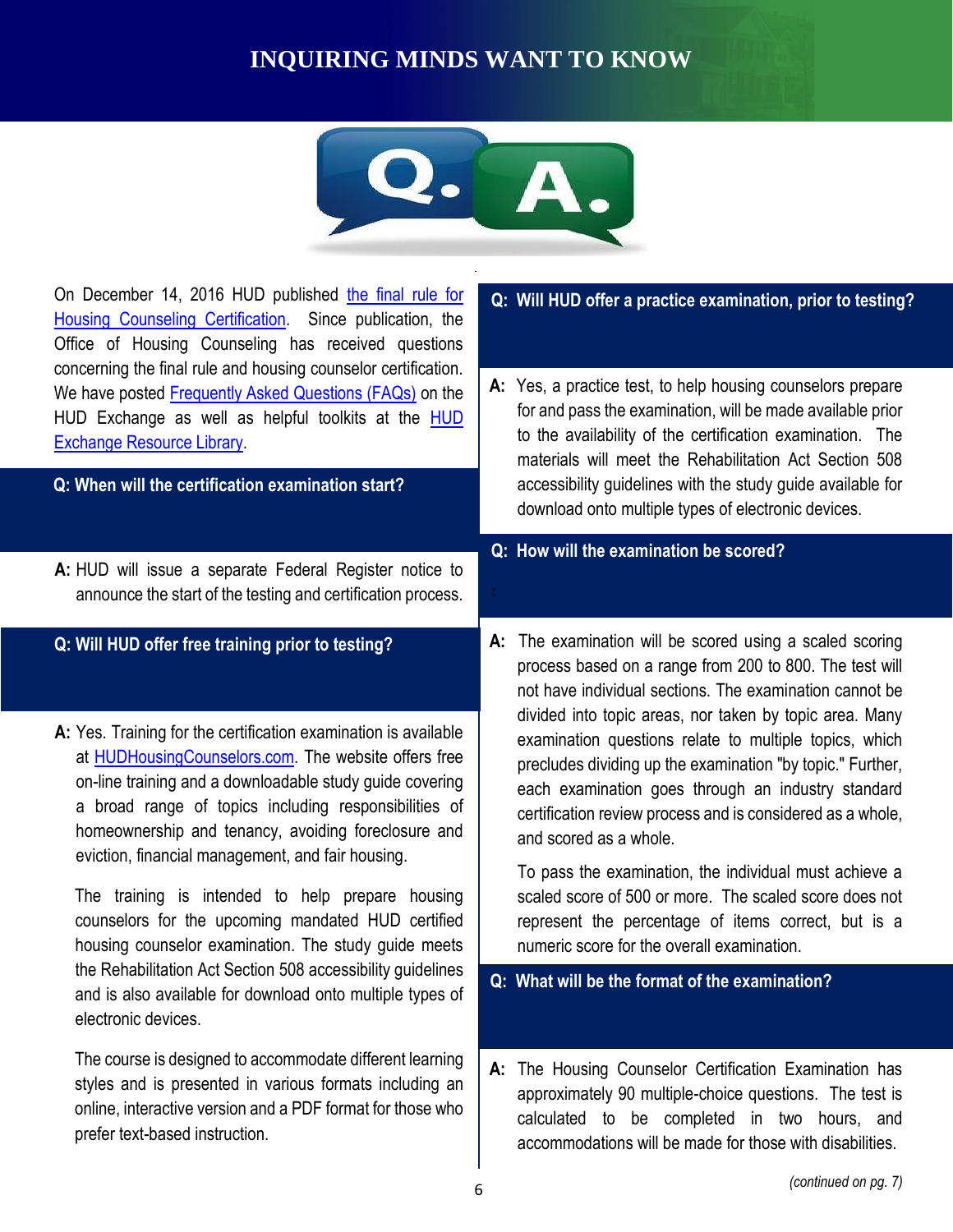# **INQUIRING MINDS WANT TO KNOW**

#### *(continued from pg. 6)*

Guidance on requesting accommodations will be provided by the certification examination contractor.

#### **Q: How will the examination be administered?**

**A:** The test is administered online by a proctor either by web-cam or at a proctoring location, where the proctoring service verifies the identity of individuals taking the examination.

The administration of the examination will be made available through video conferencing at an examinee's location or at a commercial proctoring site identified by HUD's contractor. Those choosing to use video conferencing must have equipment available. Additional information on test locations and on-line proctoring will be available on **[HUD's Housing Counseling website](https://www.hudhousingcounselors.com/)** and at the [HUD Exchange.](https://www.hudexchange.info/programs/housing-counseling/)

- **Q: How will the counselor be notified as to whether he/she has passed the exam?**
- **A:** Test takers will be notified by email whether they pass or fail the examination.
- **Q: What kind of feedback will a counselor receive if he/she doesn't pass the exam?**
- **A:** If a test taker does not pass the examination, the email notification will include feedback on the learning objectives that the test taker should review before retaking the examination.
- **Q: Is there a limit on the number of times an individual can take the examination in order to pass?**
- **A:** No, there are no limits or restrictions on the number of times the examination can be taken in order to pass, but a new examination fee must be paid each time the examination is taken.



#### **Q: How much does it cost to take the Certification Exam?**

- **CHACK** Any changes to the cost of the certification examination **A:** The fee charged each time an individual takes the certification examination is based on the cost of administering the examination. At the time of publication of the final rule, the cost was \$100 for testing online at the examinee's location and \$140 at a proctoring site. will be published in the Federal Register.
	- **Q: Who pays the cost of individuals taking the HUD Housing Counselor Certification Examination?**
	- **A:** Individuals are responsible for paying for the examination when payment is required. The housing counseling agency has the option of paying for the exam or reimbursing its counselors for certification costs.
	- **Q: Are Housing Counselor Certification costs reimbursable under the HUD Housing Counseling Comprehensive NOFA?**
	- **A:** Yes, [HUD's Fiscal Years 2016](https://www.hudexchange.info/programs/housing-counseling/nofa/#fy-2016-2017-nofa)-2017 Comprehensive [Housing Counseling Grant Program NOFA](https://www.hudexchange.info/programs/housing-counseling/nofa/#fy-2016-2017-nofa) allowed for training, testing and certification on housing counseling topics, including, but not limited to, preparation of counselors to satisfy HUD housing counseling training, testing and certification requirements as eligible expenses. In future NOFAs, HUD intends to treat these costs as eligible Housing Counseling Comprehensive Grant program expenses, subject to statutory authorization and funding appropriation.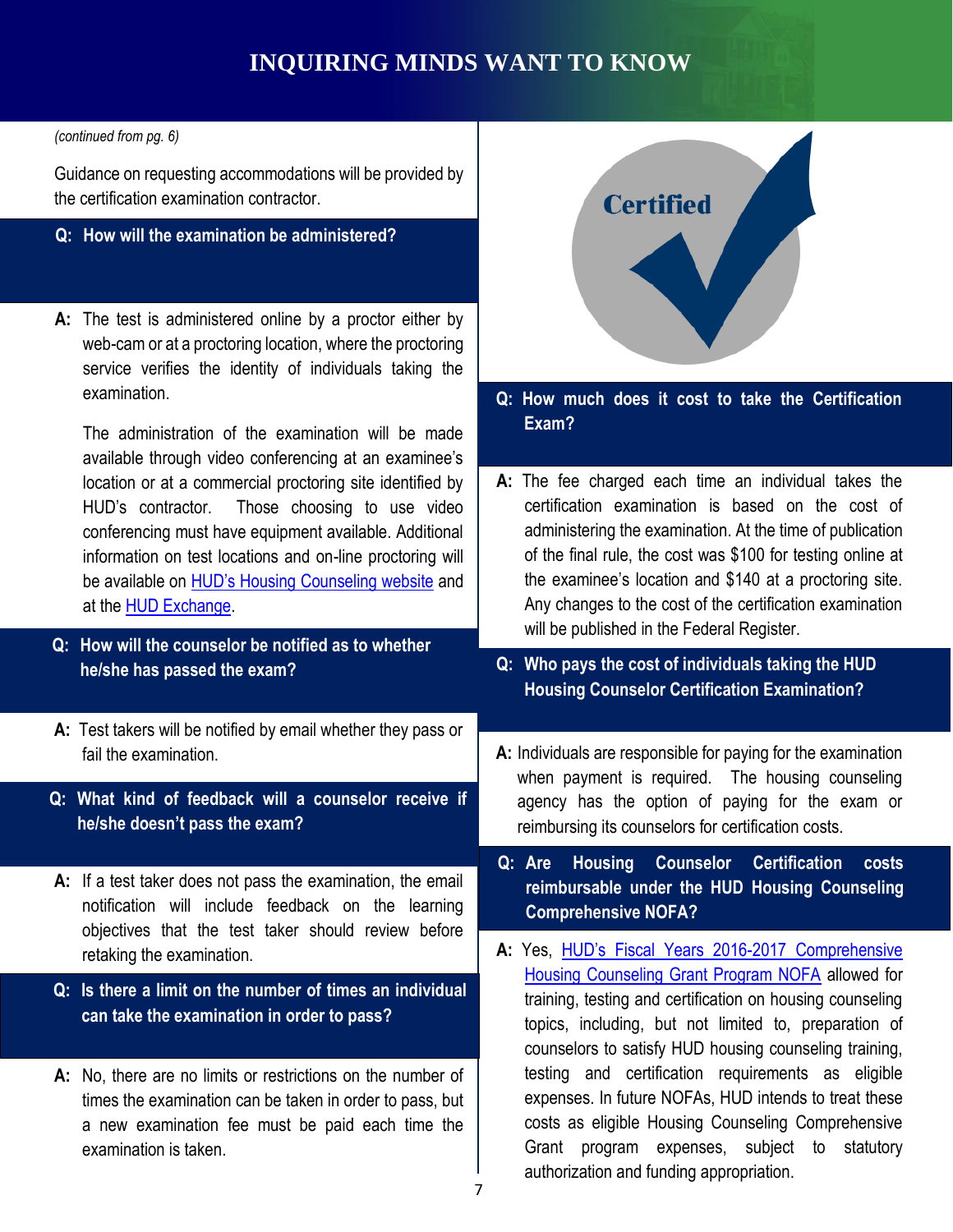# **TOOLS & RESOURCES**

| <b>HUDHousingCounselors.com</b>                                                                                                                                                                                                                                                 | <b>National Standards for Homeownership Counseling</b>                                                                                                                                                                                                                               |
|---------------------------------------------------------------------------------------------------------------------------------------------------------------------------------------------------------------------------------------------------------------------------------|--------------------------------------------------------------------------------------------------------------------------------------------------------------------------------------------------------------------------------------------------------------------------------------|
| HUD Housing Counselors Training is offered to assist<br>housing counselors in preparing for the Certification Exam,<br>but it is not required for certification.                                                                                                                | and Education<br>A set of guidelines for quality homeownership and<br>counseling services.                                                                                                                                                                                           |
| <b>Earned Income Tax Credit (EITC)</b><br>A benefit for working people with low to moderate income.<br>EITC reduces the amount of taxes owed and may give<br>taxpayers a refund.                                                                                                | <b>Internal Revenue Service's Volunteer Income Tax</b><br><b>Assistance (VITA)</b><br>Free tax help to people who generally make \$54,000 or<br>less, persons with disabilities and limited English speaking<br>taxpayers who need assistance in preparing their own tax<br>returns. |
| <b>HUD Exchange Resource Library</b><br>Explore featured publications and browse regulations,<br>policy guidance, toolkits, FAQs, and other resources.                                                                                                                          | <b>Final Rule for Housing Counseling Certification</b><br>To strengthen and improve the effectiveness of housing<br>counseling that is required under or provided in connection<br>with HUD programs.                                                                                |
| <b>Federal Reserve Board Report on the Economic</b><br>Well-Being of U.S. Households in 2015<br>Provides insights into the well-being of households and<br>consumers, and provides important information about how<br>individuals and their families are faring in the economy. | <b>HUD Housing Counseling Program News &amp;</b><br><b>Announcements</b><br>View the latest news on HUD policy guidance, training<br>opportunities, resources, critical deadlines, program<br>support, and more.                                                                     |

 8 **Success Stories highlighting client's achievements. Nominations of persons both inside and outside of HUD are welcomed.**  *THE BRIDGE* **is pleased to recognize Champions of Service who have provided exemplary service in the Housing Counseling arena and**  Please send your nominations by the 20th of each month to: [thebridge@hud.gov.](mailto:thebridge@hud.gov)